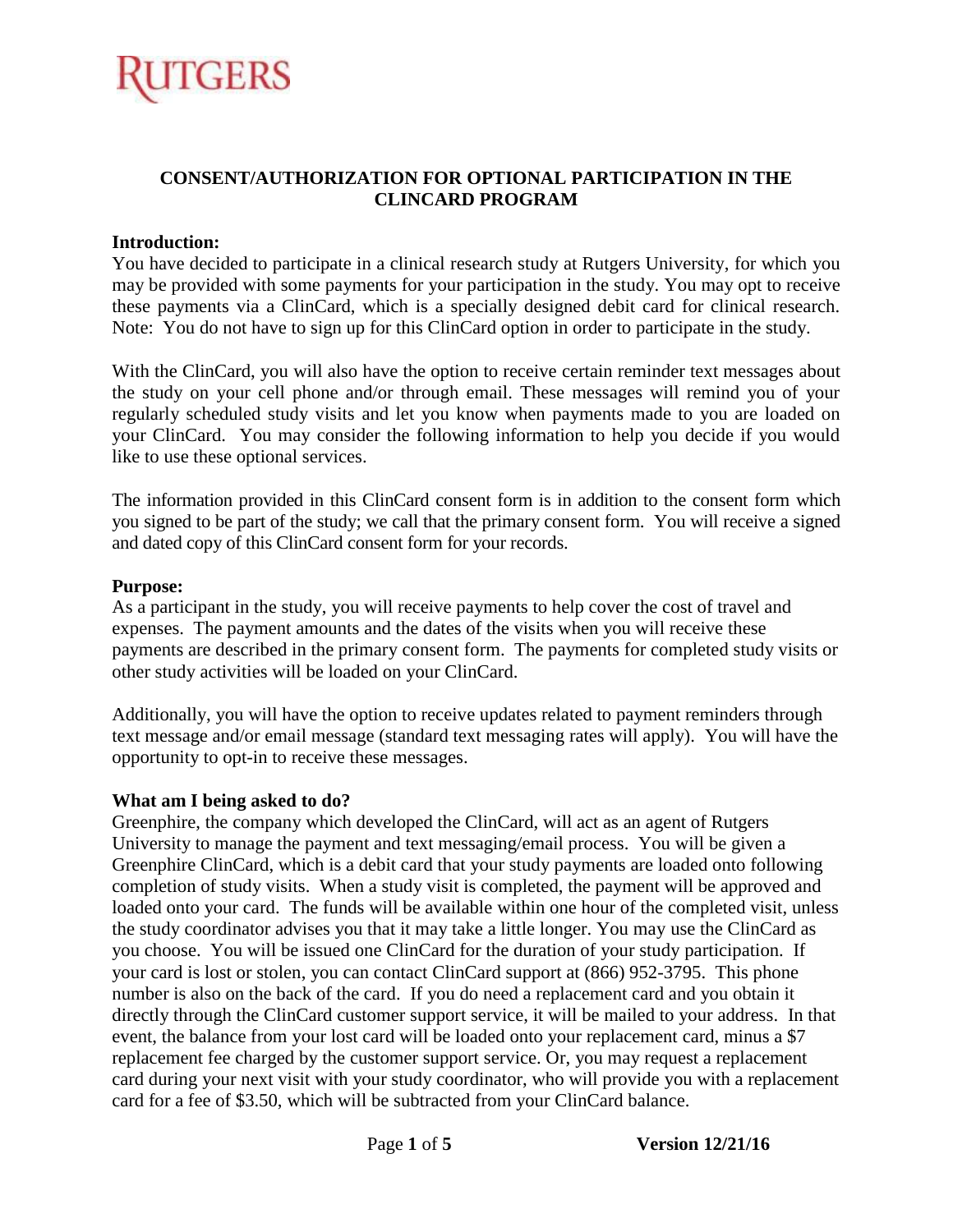# **TGERS**

#### **What do the messages say and what do I have to do?**

The messages will not identify you individually or include any reference to the study name or any medication you may be taking. If you decide to opt-in for the text messaging and email reminders, you may receive:

- 1 payment notification after each visit
- 1 balance reminder after  $5\frac{1}{2}$  months of no activity

The text messages and/or emails will say the following:

#### **Payment Confirmation (SMS & Email)**

| Schedule           | Upon funds being loaded onto the ClinCard                                                                   |
|--------------------|-------------------------------------------------------------------------------------------------------------|
| Message Structure  | Hi [FIRST NAME], \$[PAYMENT VALUE] has just been loaded onto<br>your ClinCard and is available immediately. |
| Message Example    | Hi Sam, \$50.00 has just been loaded onto your ClinCard and is<br>available immediately.                    |
| Subj. Line (Email) | <b>ClinCard Deposit Notification</b>                                                                        |

#### **Balance Reminder (SMS & Email)**

| Schedule           | After 5 $\frac{1}{2}$ months of no activity                                                                                                                             |
|--------------------|-------------------------------------------------------------------------------------------------------------------------------------------------------------------------|
| Message Structure  | Hi [FIRST NAME], \$[CURRENT BALANCE] is currently available<br>on your ClinCard for use. Please visit myclincard.com or call 1-<br>866-952-3795 to manage your account. |
| Message Example    | Hi Sam, \$37.26 is currently available on your ClinCard for use.<br>Please visit myclincard.com or call 1-866-952-3795 to manage<br>your account.                       |
| Subj. Line (Email) | <b>Your ClinCard Balance</b>                                                                                                                                            |

#### **How do I stop the text or email service, or "Opt-out"?**

If at any time, you wish to no longer participate in **the text and/or email service** part of the ClinCard program, you may request your study coordinator to discontinue you from it. The study coordinator in turn, will direct the secure computer system to stop texting and/or emailing you with the ClinCard notices. This decision will not affect your actual study participation.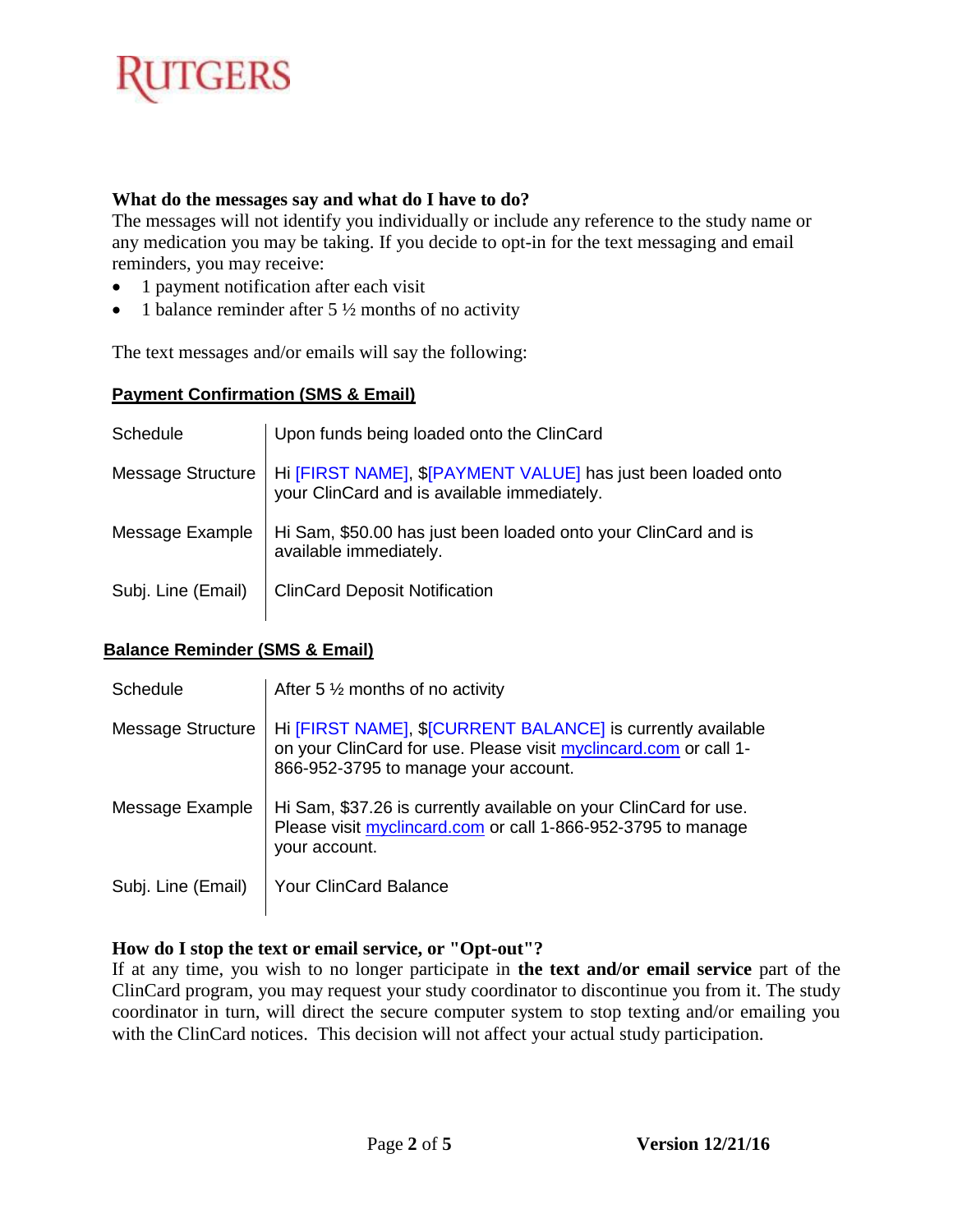# TGERS

### **Do I have to pay for the text messages?**

The cost of messages will vary depending on your network carrier and on your per message transaction cost. You can consult your network carrier regarding your per message transaction cost.

### **Information that will be shared**

In order to participate in this ClinCard program, as a part of the study, Greenphire will collect information about you, including your name, address, telephone number, next appointment date, date of birth, social security number, email address, if applicable, and your 6 digit study subject ID code. All information is stored in a secure fashion and will be deleted from Greenphire's system once the study has been completed and the funds on your ClinCard have been exhausted. Your information will not be shared with any third parties and will be kept confidential.

### **Risk**

As part of this payment arrangement, the study team may share this personal information with other persons at the University or Greenphire who are involved in these activities; these individuals have agreed to only use the personal data as described in this consent form. Once the study team shares personal data about you with others, Federal privacy law may no longer protect it.

#### **Will the study team or Greenphire be able to guarantee that I will receive all of the text messages sent as part of the service?**

No. The text messaging vendor will send the message to your cell phone number, but the text messaging vendor cannot prevent disruptions in Internet traffic or guarantee that your cell phone service provider will deliver the message to your cell phone. A number of things could prevent the text message from being delivered to your cell phone, including technical difficulties. If you are out of your coverage area for a number of days, or if you do not turn on your cell phone for a number of days, your cell phone service provider may not deliver text messages that come in during that period. Thus, it is important that if you elect to use this service, you use it together with other reminders.

#### **Potential to receive an IRS 1099 Miscellaneous Income Form**

If you receive \$600 or more in a calendar year in total stipend payments from this study, or from other Rutgers's studies or programs, Rutgers University will issue to you an IRS Miscellaneous Income Form 1099, indicating the total amount of the payments you received in that tax year. Your decision to receive the stipend payments through ClinCard or in another payment form will not affect Rutgers University's issuance of the Form 1099.

### **CONSENT TO PARTICIPATE IN THE CLINCARD REIMBURSEMENT CARD SERVICE**

If you would like to participate in the ClinCard reimbursement card program please sign this consent form in the spaces provided below. Please take as much time as you like to decide. Please ask your study coordinator any questions you may have.

You will receive a signed copy of this consent form.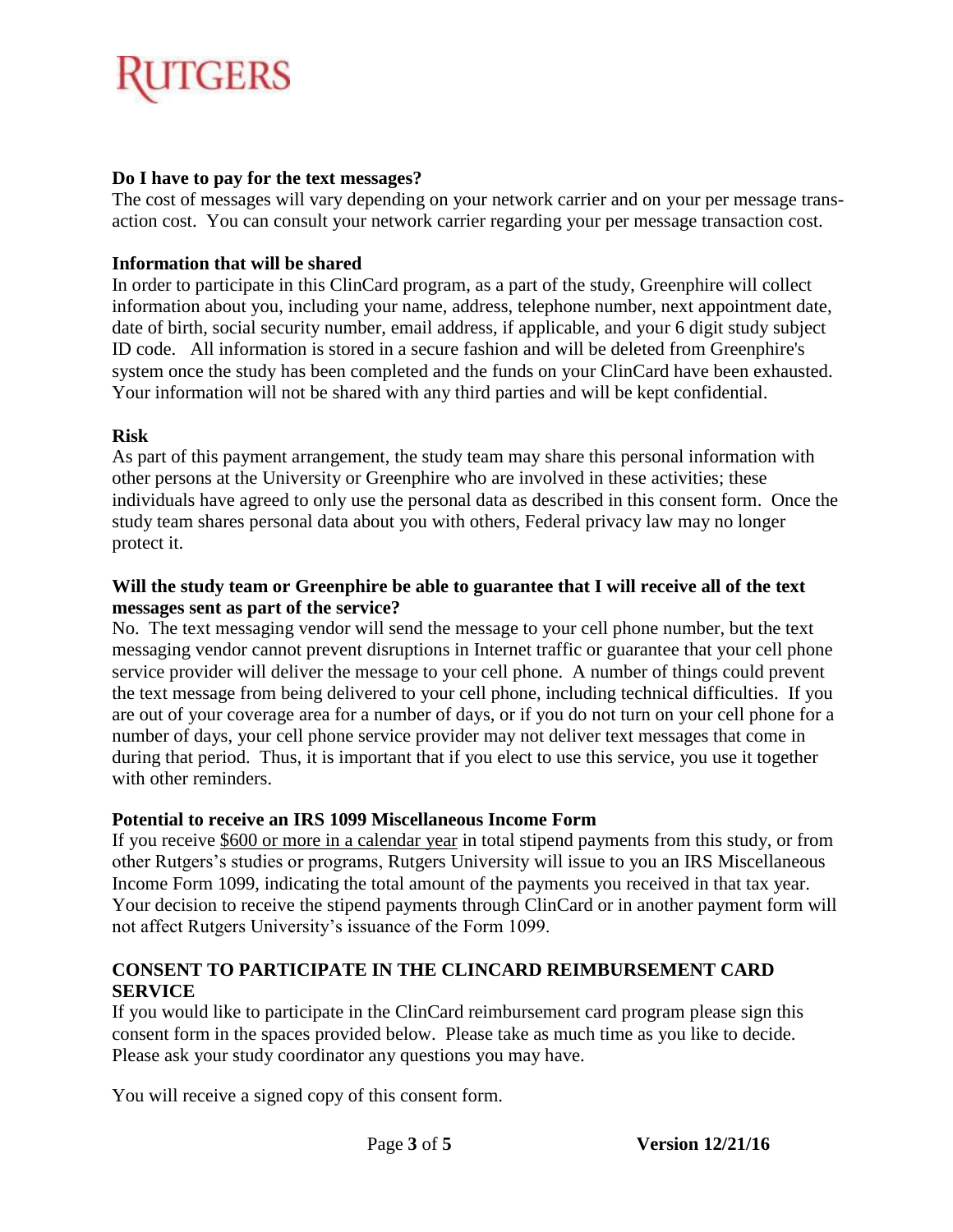# **GERS**

#### **By signing below, I agree that:**

- I have read this consent form.
- I understand that participating in the ClinCard program is optional.
- I give permission to use and share my information about me as described in this form.
- I would like to participate in the ClinCard program and have read the disclosures and descriptions above.
- During the study I may change my mind and I may choose not to use the ClinCard program for the study by telling the study coordinator. I will not be penalized or lose any benefits to which I am otherwise entitled.
- I have had the chance to ask questions and all of my questions have been answered.

|                                               | Date: $\qquad \qquad$ |
|-----------------------------------------------|-----------------------|
| Person Conducting Informed Consent Discussion |                       |
|                                               |                       |
|                                               | Date: $\qquad \qquad$ |

### **CONSENT TO PARTICIPATE IN THE TEXT MESSAGING SERVICE**

- I have read this consent form.
- I understand that using the text message service for the study is optional.
- I give permission to use and share my information about me as described in this form.
- I would like to receive the optional text message service and have read the disclosures and descriptions above. During the study I may change my mind and I may choose not to use the text message service for the study by telling the study coordinator. I will not be penalized or lose any benefits to which I am otherwise entitled.
- I have had the chance to ask questions and all of my questions have been answered.

Indicate approval for **text messaging option** with your initials: \_\_\_\_\_\_\_\_\_\_\_ Date: \_\_\_\_\_\_\_\_\_\_\_\_\_\_\_\_

### **CONSENT TO PARTICIPATE IN THE EMAIL SERVICE**

- I have read this consent form.
- I understand that using the email service for the study is optional.